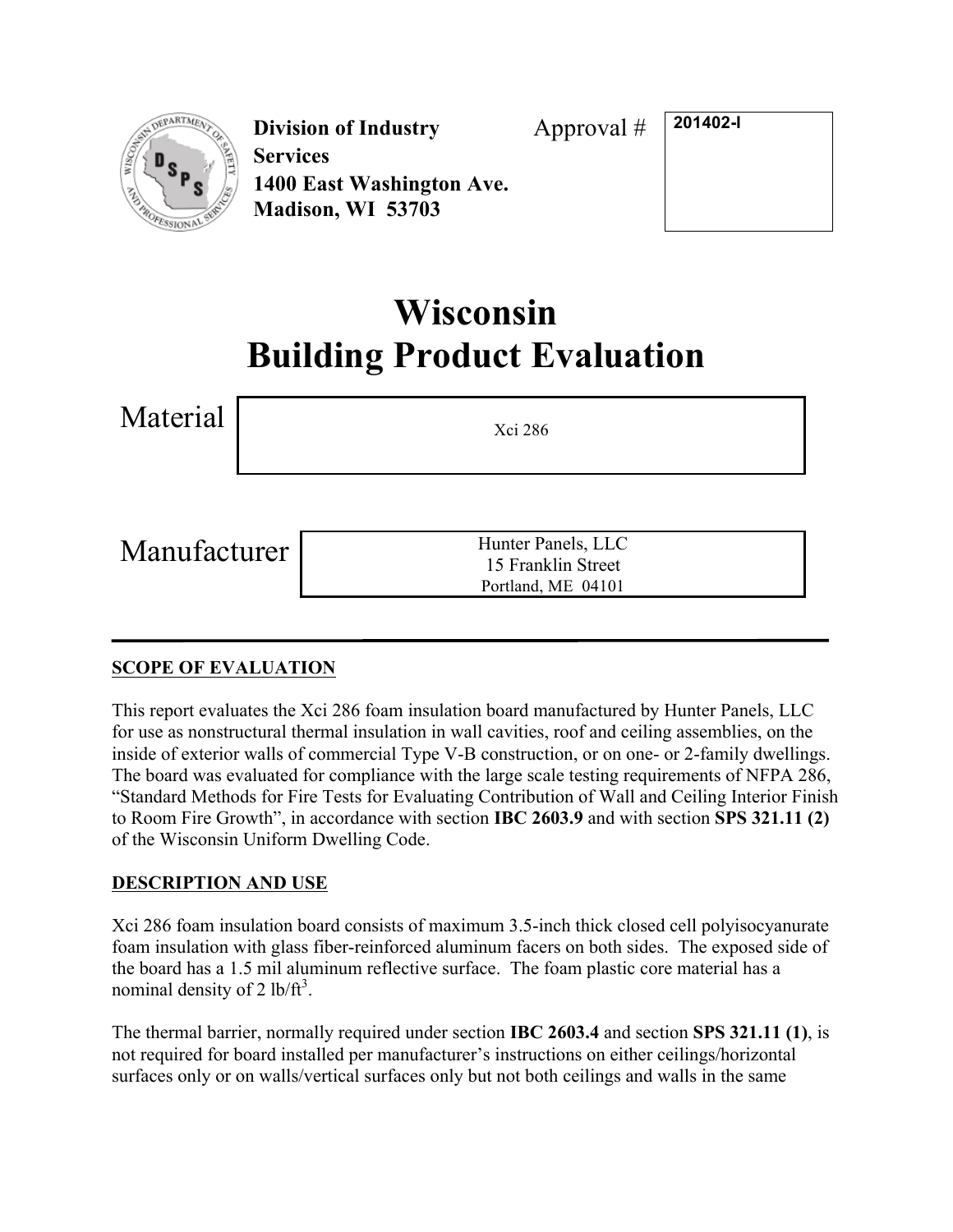DSPS Building Product Evaluation No. 201402-I Page 2

installation. The testing performed did not include installation on both walls and ceilings in the same test.

## **TESTS AND RESULTS**

Testing on the Xci 286 foam insulation board was conducted on walls only and on ceilings only in accordance with NFPA 286, "Standard Methods for Fire Tests for Evaluating Contribution of Wall and Ceiling Interior Finish to Room Fire Growth". It passed the test both with and without taped joints.

The foam plastic core and the faced board have a flame spread index of 25 or less and a smoke developed rating of 450 or less at a maximum thickness of 3.5 inches when tested in accordance with ASTM E84.

## **WISCONSIN COMMERCIAL BUILDING CODE COMPLIANCE**

The Xci 286 foam insulation board may be used at a maximum thickness of 3.5 inches without the thermal barrier normally required under section **IBC 2603.4** when installed on walls only or on ceilings only. If installed on both walls and ceilings, the foam on at least one surface shall be covered by a thermal barrier.

Unless required by a code section other than **IBC chapter 26**, the board is not required to be protected by an automatic sprinkler system when installed per the manufacturer's instructions.

When used on interior walls or ceilings with a covering, the covering shall meet the appropriate interior finish requirements of **IBC chapter 8**.

The Wisconsin Building Product Evaluation number must be provided when designs that include this product are submitted for review.

#### **WISCONSIN UNIFORM DWELLING CODE (1-2 FAMILY) COMPLIANCE**

The Xci 286 foam insulation board may be used at a maximum thickness of 3.5 inches without a thermal barrier normally required under section **SPS 321.11 (1) (b)** when installed on walls only or on ceilings only. If installed on both the wall and the ceiling, the foam on at least one surface shall be covered by a thermal barrier.

#### **DISCLAIMER**

The department is not endorsing or advertising this product. This approval addresses only the specified applications for the product and does not waive or modify any code requirement not specified in this document.